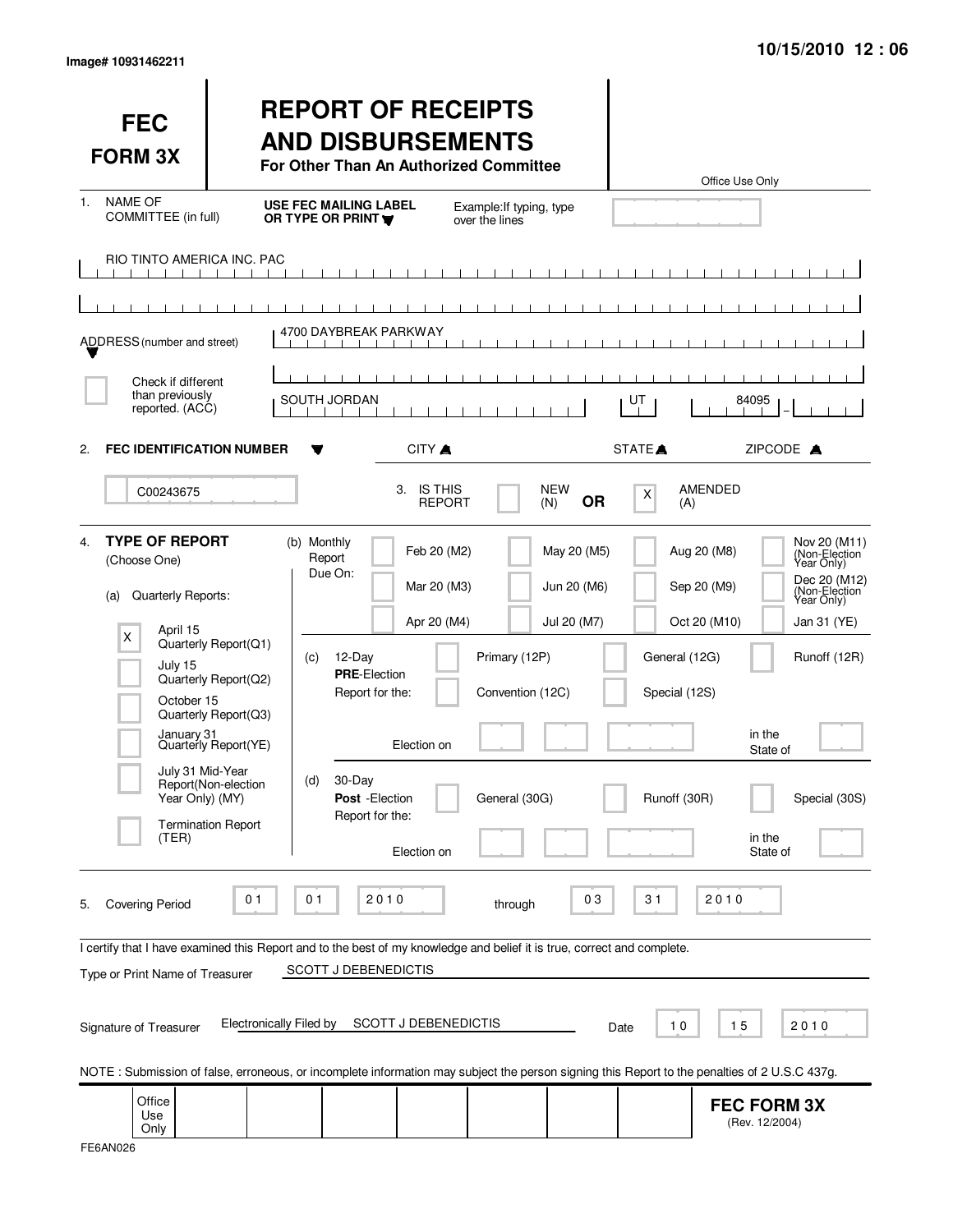**Image# 10931462212**

FEC **Form 3X** (Rev. 02/2003)

**SUMMARY PAGE OF RECEIPTS AND DISBURSEMENTS**

|    | Write or Type Committee Name<br>RIO TINTO AMERICA INC. PAC     |                                        |                                                                  |
|----|----------------------------------------------------------------|----------------------------------------|------------------------------------------------------------------|
|    | M M<br>0 <sub>1</sub><br>Report Covering the Period:<br>From:  | Y Y Y<br>D D<br>2010<br>0 <sub>1</sub> | $Y$ $Y$ $Y$<br>M M<br>D D<br>2010<br>0 <sub>3</sub><br>31<br>To: |
|    |                                                                | <b>COLUMN A</b><br><b>This Period</b>  | <b>COLUMN B</b><br><b>Calendar Year-to-Date</b>                  |
| 6. | Cash on Hand<br>(a)<br>$2010^{Y+Y}$<br>January 1               |                                        | 62442.10                                                         |
|    | Cash on Hand at<br>(b)<br>Begining of Reporting Period         | 62442.10                               |                                                                  |
|    | Total Receipts (from Line 19)<br>(c)                           | 8285.74                                | 8285.74                                                          |
|    | Subtotal (add lines 6(b) and<br>(d)                            |                                        |                                                                  |
|    | 6(c) for Column A and Lines<br>$6(a)$ and $6(c)$ for Column B) | 70727.84                               | 70727.84                                                         |
| 7. | Total Disbursements (from Line 31)                             | 6000.00                                | 6000.00                                                          |
| 8. | Cash on Hand at Close of                                       |                                        |                                                                  |
|    | <b>Reporting Period</b><br>(subtract Line 7 from Line 6(d))    | 64727.84                               | 64727.84                                                         |
| 9. | Debts and Obligations owed<br>TO                               |                                        |                                                                  |
|    | the committee (Itemize all on<br>Schedule C and/or Schedule D) | 0.00                                   |                                                                  |
|    | 10. Debts and Obligations owed<br>BY                           |                                        |                                                                  |
|    | the committee (Itemize all on<br>Schedule C and/or Schedule D) | 0.00                                   |                                                                  |

 $\boldsymbol{\mathsf{X}}$  This Committee has qualified as a multicandidate committee. (see FEC FORM 1M)

### **For further information contact:**

Federal Election Commission 999 E street, NW Washington, DC 20463

Toll Free 800-424-9530 Local 202-694-1100

FE6AN026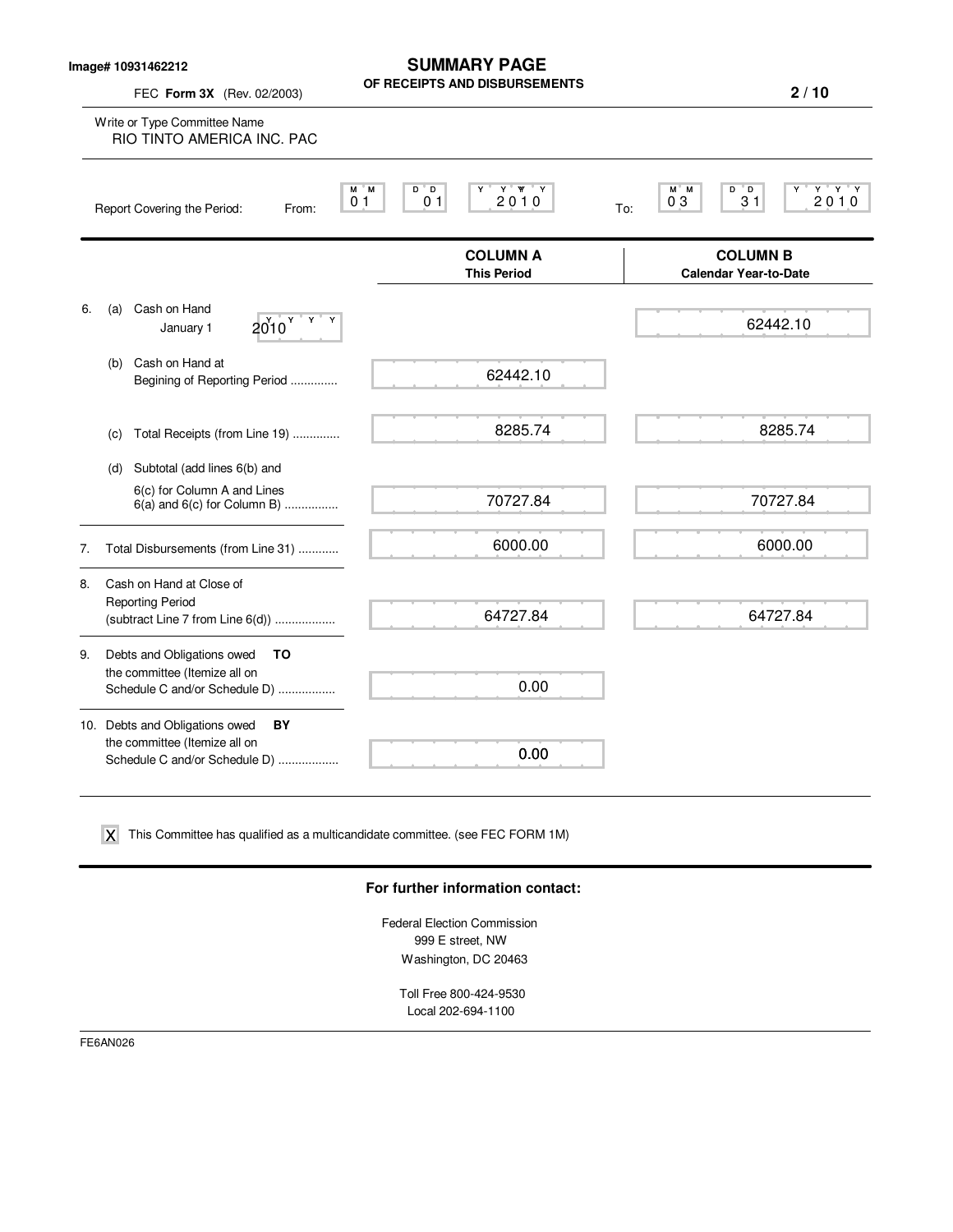### **Image# 10931462213**

# **DETAILED SUMMARY PAGE OF RECEIPTS**

FEC **Form 3X** (Rev. 06/2004)

**3 / 10**

| Write or Type Committee Name<br>RIO TINTO AMERICA INC. PAC                                                                                                                                                                                                                                                                                |                                               |                                                   |
|-------------------------------------------------------------------------------------------------------------------------------------------------------------------------------------------------------------------------------------------------------------------------------------------------------------------------------------------|-----------------------------------------------|---------------------------------------------------|
| M M<br>0 <sub>1</sub><br>Report Covering the Period:<br>From:                                                                                                                                                                                                                                                                             | D D<br>Y W Y<br>2010<br>0 <sub>1</sub>        | D D<br>ү ү ү<br>2 0 1 0<br>M M<br>03<br>31<br>To: |
| I. Receipts                                                                                                                                                                                                                                                                                                                               | <b>COLUMN A</b><br><b>Total This Period</b>   | <b>COLUMN B</b><br><b>Calendar Year-to-Date</b>   |
| 11. Contributions (other than loans) From:<br>Individuals/Persons Other<br>(a)<br><b>Than Political Committees</b><br>Itemized (use Schedule A)<br>(ii)<br>(iii) TOTAL (add<br>Lines $11(a)(i)$ and (ii)<br>Political Party Committees<br>(b)<br><b>Other Political Committees</b><br>(c)<br><b>Total Contributions (add Lines</b><br>(d) | 2820.00<br>5465.74<br>8285.74<br>0.00<br>0.00 | 2820.00<br>5465.74<br>8285.74<br>0.00<br>0.00     |
| $11(a)(iii),(b)$ and $(c)$ ) (Carry<br>12. Transfers From Affiliated/Other                                                                                                                                                                                                                                                                | 8285.74                                       | 8285.74                                           |
| 14. Loan Repayments Received                                                                                                                                                                                                                                                                                                              | 0.00<br>0.00<br>0.00                          | 0.00<br>0.00<br>0.00                              |
| 15. Offsets To Operating Expenditures<br>(Refunds, Rebates, etc.)<br>(Carry Totals to Line 37, page 5)<br>16. Refunds of Contributions Made<br>to Federal candidates and Other                                                                                                                                                            | 0.00<br>0.00                                  | 0.00<br>0.00                                      |
| 17. Other Federal Receipts                                                                                                                                                                                                                                                                                                                | 0.00                                          | 0.00                                              |
| Transfers from Non-Federal and Levin Funds<br>18.<br>(a) Non-Federal Account<br>(from Schedule H3)                                                                                                                                                                                                                                        | 0.00                                          | 0.00                                              |
| (b) Levin Funds (from Schedule H5)                                                                                                                                                                                                                                                                                                        | 0.00<br>0.00                                  | 0.00<br>0.00                                      |
| (c) Total Transfer (add 18(a) and 18(b)).<br>19. Total Receipts (add Lines 11(d),<br>12, 13, 14, 15, 16, 17, and 18(c))                                                                                                                                                                                                                   | 8285.74                                       | 8285.74                                           |
| 20. Total Federal Receipts<br>(subtract Line 18(c) from Line 19)                                                                                                                                                                                                                                                                          | 8285.74                                       | 8285.74                                           |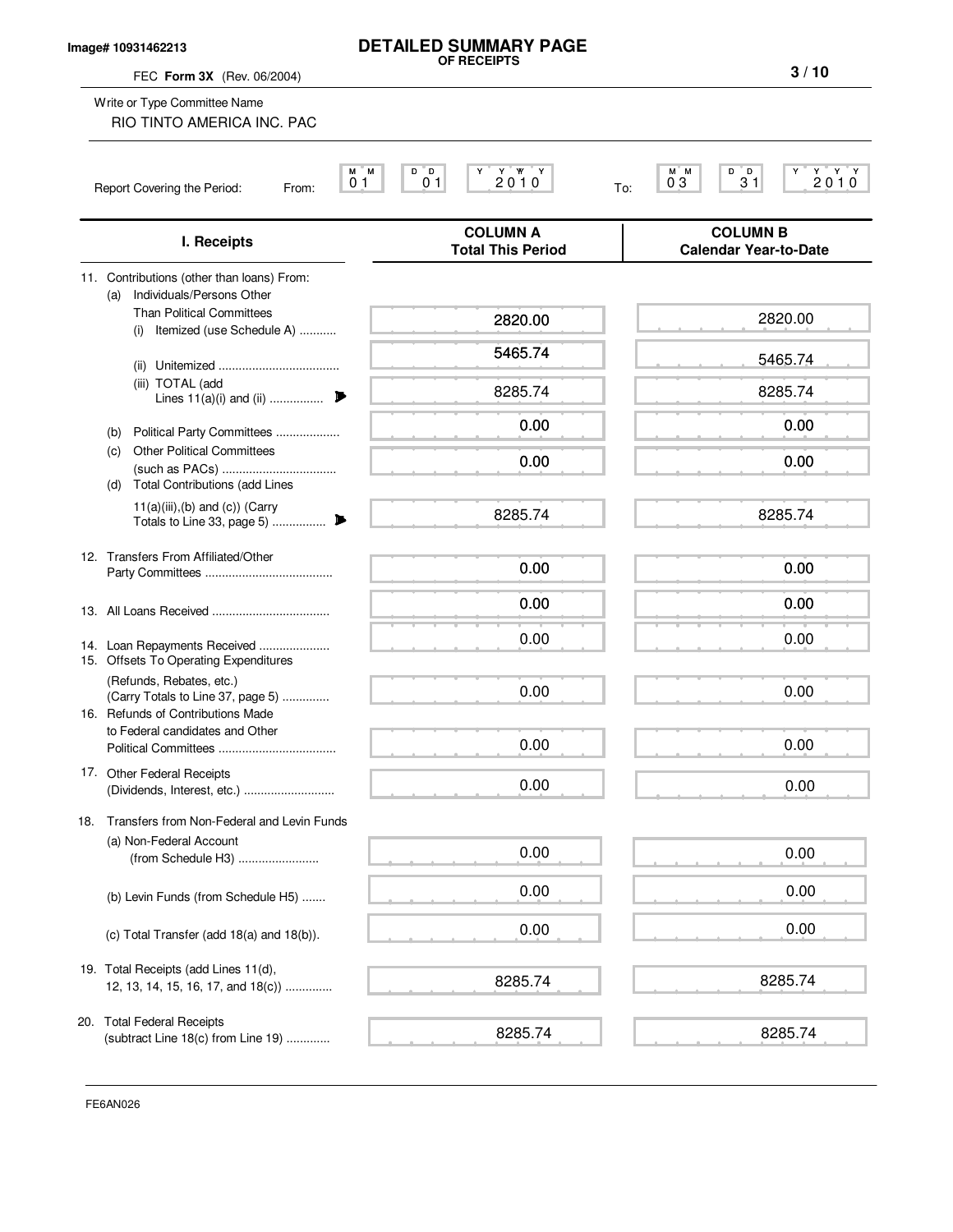#### **Image# 10931462214**

## **DETAILED SUMMARY PAGE**

|     | FEC Form 3X (Rev. 02/2003)                                                                        | of Disbursements                            | 4/10                                            |  |  |  |
|-----|---------------------------------------------------------------------------------------------------|---------------------------------------------|-------------------------------------------------|--|--|--|
|     | <b>II. DISBURSEMENTS</b>                                                                          | <b>COLUMN A</b><br><b>Total This Period</b> | <b>COLUMN B</b><br><b>Calendar Year-to-Date</b> |  |  |  |
|     | 21. Operating Expenditures:<br>Shared Federal/Non-Federal                                         |                                             |                                                 |  |  |  |
|     | (a)<br>Activity (from Schedule H4)<br>Federal Share<br>(i)                                        | 0.00                                        | 0.00                                            |  |  |  |
|     | Non-Federal Share<br>(ii)                                                                         | 0.00                                        | 0.00                                            |  |  |  |
|     | <b>Other Federal Operating</b><br>(b)                                                             | 0.00                                        | 0.00                                            |  |  |  |
|     | (c) Total Operating Expenditures                                                                  | 0.00                                        | 0.00                                            |  |  |  |
|     | (add 21(a)(i), (a)(ii) and (b))<br>22. Transfers to Affiliated/Other Party                        |                                             |                                                 |  |  |  |
|     | 23. Contributions to                                                                              | 0.00                                        | 0.00                                            |  |  |  |
|     | Federal Candidates/Committees<br>and Other Political Committees<br>24. Independent Expenditure    | 6000.00                                     | 6000.00                                         |  |  |  |
|     |                                                                                                   | 0.00                                        | 0.00                                            |  |  |  |
|     | 25. Coordinated Expenditures Made by Party                                                        | 0.00                                        | 0.00                                            |  |  |  |
|     |                                                                                                   | 0.00                                        | 0.00                                            |  |  |  |
|     |                                                                                                   | 0.00                                        | 0.00                                            |  |  |  |
|     | 28. Refunds of Contributions To:<br>Individuals/Persons Other<br>(a)<br>Than Political Committees | 0.00                                        | 0.00                                            |  |  |  |
|     | (b) Political Party Committees                                                                    | 0.00                                        | 0.00                                            |  |  |  |
|     | <b>Other Political Committees</b><br>(c)                                                          | 0.00                                        | 0.00                                            |  |  |  |
|     | <b>Total Contribution Refunds</b><br>(d)                                                          | 0.00                                        | 0.00                                            |  |  |  |
|     | (add Lines 28(a), (b), and (c))                                                                   |                                             |                                                 |  |  |  |
|     |                                                                                                   | 0.00                                        | 0.00                                            |  |  |  |
|     | 30. Federal Election Activity (2 U.S.C 431(20))<br>(a) Shared Federal Election Activity           |                                             |                                                 |  |  |  |
|     | (from Schedule H6)<br>(i) Federal Share                                                           | 0.00                                        | 0.00                                            |  |  |  |
|     | (ii) "Levin" Share                                                                                | 0.00                                        | 0.00                                            |  |  |  |
|     | (b) Federal Election Activity Paid Entirely<br>With Federal Funds                                 | 0.00                                        | 0.00                                            |  |  |  |
|     | (c) Total Federal Election Activity (add<br>Lines $30(a)(i)$ , $30(a)(ii)$ and $30(b)$ )          | 0.00                                        | 0.00                                            |  |  |  |
| 31. | Total Disbursements (add Lines 21(c), 22,                                                         |                                             |                                                 |  |  |  |
|     | 23, 24, 25, 26, 27, 28(d), 29 and 30(c))                                                          | 6000.00                                     | 6000.00                                         |  |  |  |
| 32. | <b>Total Federal Disbursements</b><br>(subtract Line $21(a)(ii)$ and Line $30(a)(ii)$             |                                             |                                                 |  |  |  |
|     | from Line 31)                                                                                     | 6000.00                                     | 6000.00                                         |  |  |  |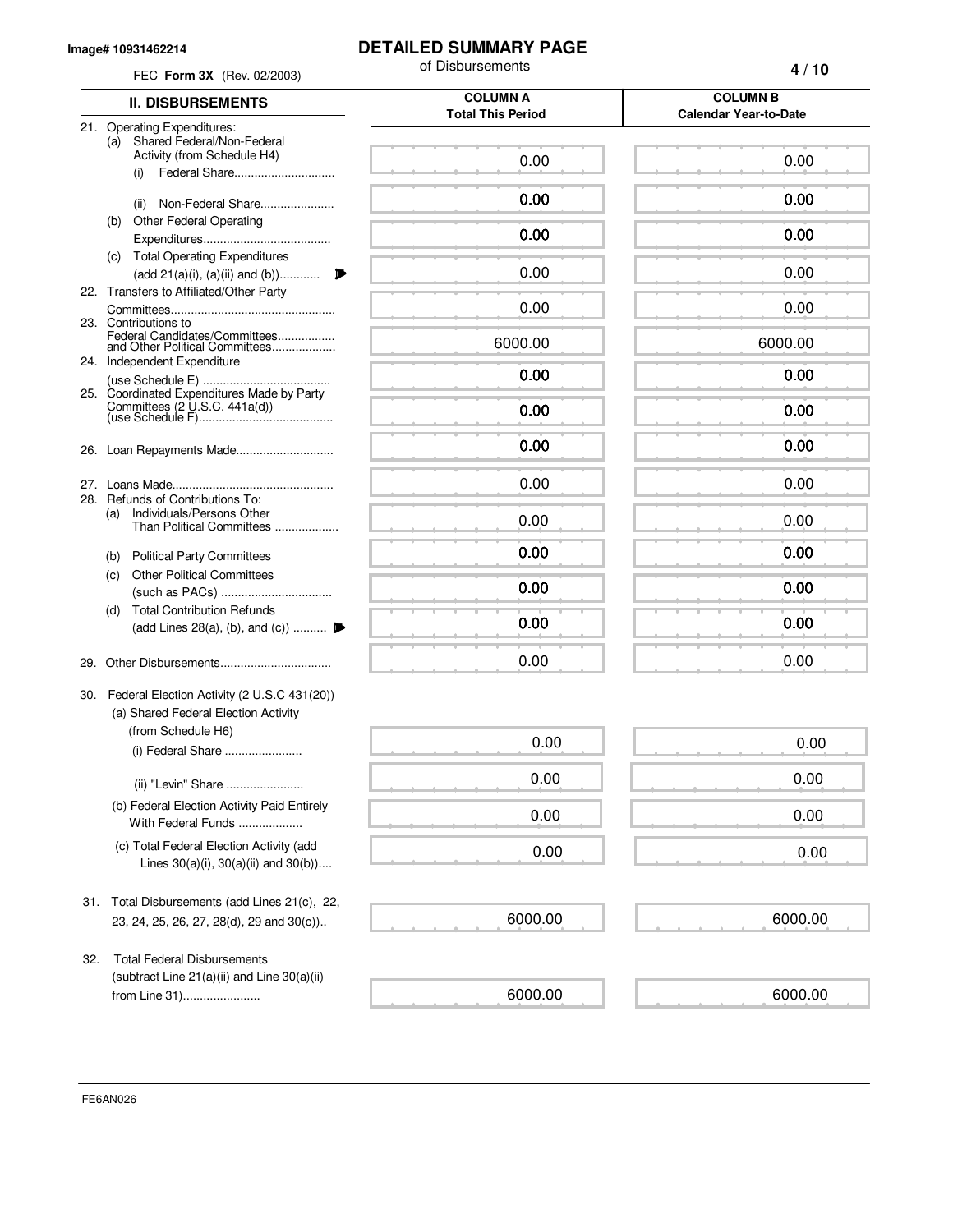# **DETAILED SUMMARY PAGE**

of Disbursements FEC **Form 3X** (Rev. 02/2003)

**5 / 10**

|     | III. Net Contributions/Operating<br><b>Expenditures</b>                                | <b>COLUMN A</b><br><b>Total This Period</b> |         |  |  |
|-----|----------------------------------------------------------------------------------------|---------------------------------------------|---------|--|--|
| 33. | Total Contributions (other than loans)                                                 | 8285.74                                     | 8285.74 |  |  |
| 34. | <b>Total Contribution Refunds</b>                                                      | 0.00                                        | 0.00    |  |  |
| 35. | Net Contributions (other than loans)<br>(subtract Line 34 from Line 33)                | 8285.74                                     | 8285.74 |  |  |
| 36. | <b>Total Federal Operating Expenditures</b><br>(add Line $21(a)(i)$ and Line $21(b)$ ) | 0.00                                        | 0.00    |  |  |
| 37. | Offsets to Operating Expenditures                                                      | 0.00                                        | 0.00    |  |  |
| 38. | Net Operating Expenditures<br>(subtract Line 37 from Line 36)                          | 0.00                                        | 0.00    |  |  |

FE6AN026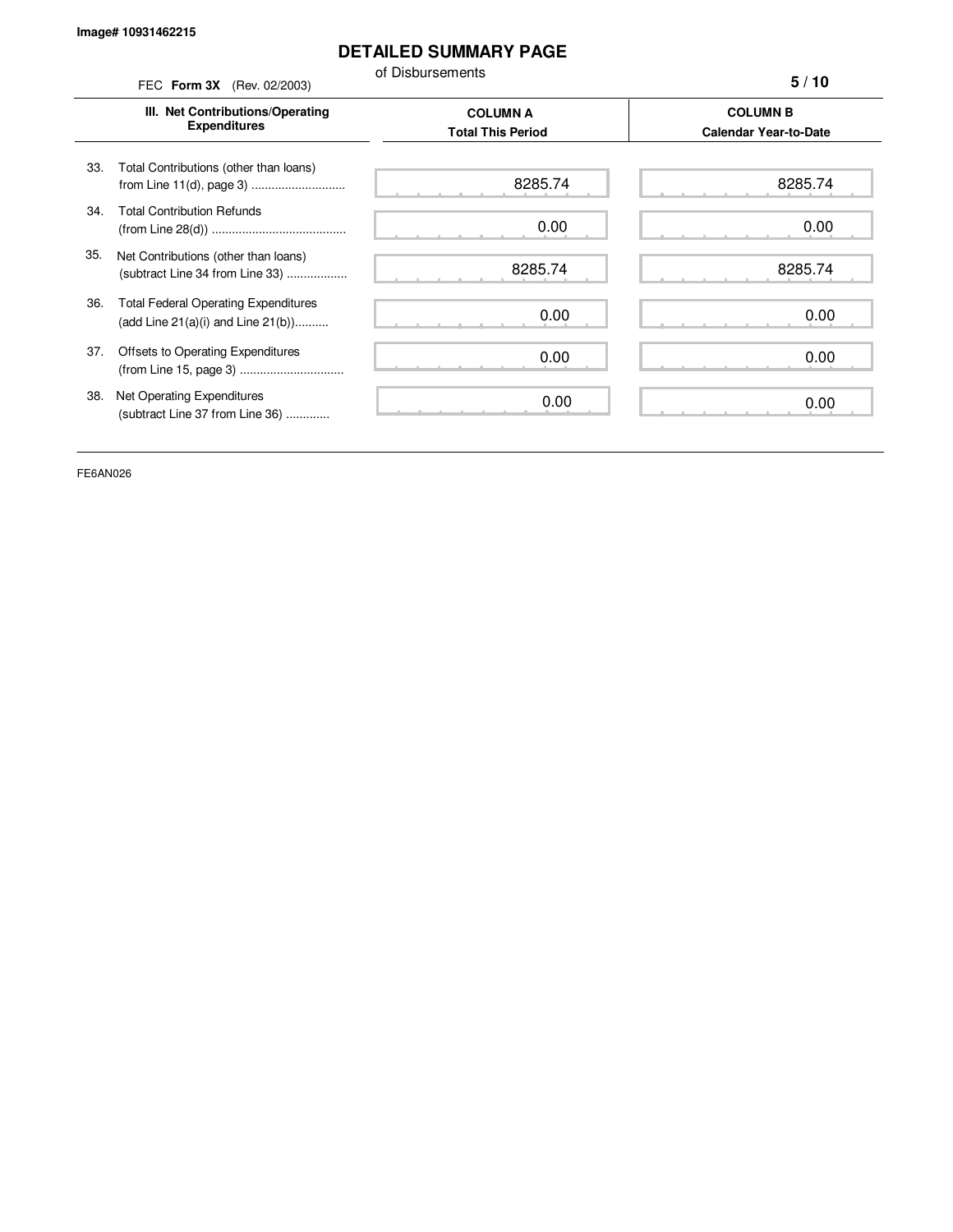|    | <b>SCHEDULE A (FEC Form 3X)</b><br><b>ITEMIZED RECEIPTS</b><br>Any information copied from such Reports and Statements may not be sold or used by any person for the purpose of soliciting contributions |                          | Use separate schedule(s)<br>for each category of the<br>Detailed Summary Page | PAGE 6/10<br>FOR LINE NUMBER:<br>(check only one)<br>$\mathsf{X}$<br>11a<br>11 <sub>b</sub><br>11c<br>12<br>16<br>13<br>14<br>15<br>17 |
|----|----------------------------------------------------------------------------------------------------------------------------------------------------------------------------------------------------------|--------------------------|-------------------------------------------------------------------------------|----------------------------------------------------------------------------------------------------------------------------------------|
|    | or for commercial purposes, other than using the name and address of any political committee to solicit contributions from such committee.<br>NAME OF COMMITTEE (In Full)<br>RIO TINTO AMERICA INC. PAC  |                          |                                                                               |                                                                                                                                        |
| А. | Full Name (Last, First, Middle Initial)<br><b>BRETT K CLAYTON</b><br>Mailing Address<br>505 S GILLETTE AVE                                                                                               |                          |                                                                               | Date of Receipt<br>$M$ $M$ /<br>$Y - Y - Y$<br>D<br>$\overline{D}$                                                                     |
|    | PO BOX 3009                                                                                                                                                                                              |                          |                                                                               | 31<br>2010<br>03                                                                                                                       |
|    | City<br><b>GILLETTE</b>                                                                                                                                                                                  | <b>State</b><br>WY       | Zip Code<br>82717                                                             | Transaction ID: SA11AI.8258<br>Amount of Each Receipt this Period                                                                      |
|    | FEC ID number of contributing<br>federal political committee.                                                                                                                                            | C                        |                                                                               | 750.00                                                                                                                                 |
|    | Name of Employer<br>RIO TINTO ENERGY AMERICA                                                                                                                                                             | Occupation<br>PRES & CEO |                                                                               | <b>CONTRIBUTION</b>                                                                                                                    |
|    | Receipt For:<br>Primary<br>General<br>Other (specify) $\blacktriangledown$                                                                                                                               |                          | Aggregate Year-to-Date ▼<br>750.00                                            |                                                                                                                                        |
| В. | Full Name (Last, First, Middle Initial)<br>MICHAEL J FLANNIGAN                                                                                                                                           |                          |                                                                               | Date of Receipt                                                                                                                        |
|    | Mailing Address 635 A STREET, N.E.                                                                                                                                                                       |                          |                                                                               | D<br>Y Y Y Y<br>$M$ M<br>$\prime$<br>$\overline{D}$<br>2010<br>03<br>31                                                                |
|    | City                                                                                                                                                                                                     | State                    | Zip Code                                                                      | Transaction ID: SA11Al.8269                                                                                                            |
|    | <b>WASHINGTON</b>                                                                                                                                                                                        | DC                       | 20002                                                                         | Amount of Each Receipt this Period                                                                                                     |
|    | FEC ID number of contributing<br>federal political committee.                                                                                                                                            | $\mathbf C$              |                                                                               | 450.00<br><b>CONTRIBUTION</b>                                                                                                          |
|    | Name of Employer<br>RIO TINTO SERVICES INC                                                                                                                                                               | Occupation               | DIR FEDERAL GOVT AFFAIRS                                                      |                                                                                                                                        |
|    | Receipt For:<br>Primary<br>General<br>Other (specify) $\blacktriangledown$                                                                                                                               |                          | Aggregate Year-to-Date<br>450.00                                              |                                                                                                                                        |
| C. | Full Name (Last, First, Middle Initial)<br><b>RICH A HEIG</b>                                                                                                                                            |                          |                                                                               | Date of Receipt                                                                                                                        |
|    | Mailing Address PO BOX 32199                                                                                                                                                                             |                          |                                                                               | $Y$ $Y$ $Y$ $Y$<br>$M$ $M$<br>$D$ $D$ $I$<br>$Y$ <sup>U</sup><br>31<br>2010<br>03                                                      |
|    | City                                                                                                                                                                                                     | State                    | Zip Code                                                                      | Transaction ID: SA11AI.8277                                                                                                            |
|    | JUNEAU<br>FEC ID number of contributing                                                                                                                                                                  | AK<br>C                  | 99803                                                                         | Amount of Each Receipt this Period<br>240.00                                                                                           |
|    | federal political committee.<br>Name of Employer<br>GREENS CREEK MINING CO                                                                                                                               | Occupation               |                                                                               | <b>CONTRIBUTION</b>                                                                                                                    |
|    |                                                                                                                                                                                                          |                          | <b>GENERAL MANAGER</b>                                                        |                                                                                                                                        |
|    | Receipt For:<br>Primary<br>General<br>Other (specify) $\blacktriangledown$                                                                                                                               |                          | Aggregate Year-to-Date<br>240.00                                              |                                                                                                                                        |
|    |                                                                                                                                                                                                          |                          |                                                                               | 1440.00                                                                                                                                |
|    |                                                                                                                                                                                                          |                          |                                                                               |                                                                                                                                        |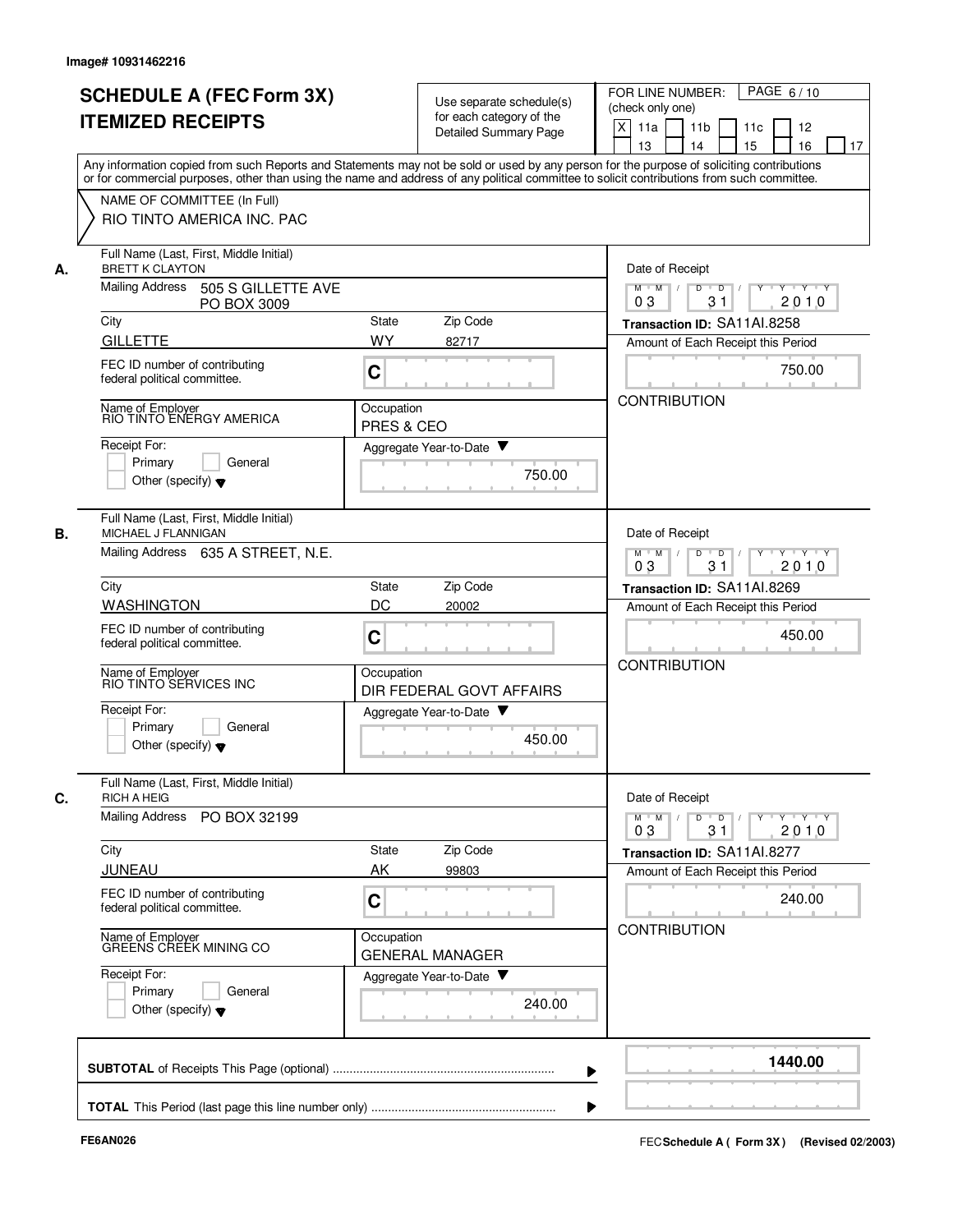|    | <b>SCHEDULE A (FEC Form 3X)</b><br><b>ITEMIZED RECEIPTS</b>                | Use separate schedule(s)<br>for each category of the<br><b>Detailed Summary Page</b>                                                                                                                                                                                                    | PAGE 7/10<br>FOR LINE NUMBER:<br>(check only one)<br>X<br>11a<br>11 <sub>b</sub><br>11c<br>12<br>15<br>16<br>13<br>14<br>17 |
|----|----------------------------------------------------------------------------|-----------------------------------------------------------------------------------------------------------------------------------------------------------------------------------------------------------------------------------------------------------------------------------------|-----------------------------------------------------------------------------------------------------------------------------|
|    | NAME OF COMMITTEE (In Full)<br>RIO TINTO AMERICA INC. PAC                  | Any information copied from such Reports and Statements may not be sold or used by any person for the purpose of soliciting contributions<br>or for commercial purposes, other than using the name and address of any political committee to solicit contributions from such committee. |                                                                                                                             |
| А. | Full Name (Last, First, Middle Initial)<br><b>ERNEST E MIRANDA</b>         |                                                                                                                                                                                                                                                                                         | Date of Receipt                                                                                                             |
|    | Mailing Address 102 MAMGA HEIGHTS                                          |                                                                                                                                                                                                                                                                                         | $M$ $M$ /<br>D<br>$Y + Y + Y$<br>$\overline{D}$<br>31<br>2010<br>03                                                         |
|    | City                                                                       | Zip Code<br>State                                                                                                                                                                                                                                                                       | Transaction ID: SA11Al.8294                                                                                                 |
|    | <b>SUPERIOR</b>                                                            | AZ<br>85273                                                                                                                                                                                                                                                                             | Amount of Each Receipt this Period                                                                                          |
|    | FEC ID number of contributing<br>federal political committee.              | $\mathbf C$                                                                                                                                                                                                                                                                             | 120.00<br><b>CONTRIBUTION</b>                                                                                               |
|    | Name of Employer<br>RESOLUTION COPPER COMPANY                              | Occupation<br><b>TRAINING MANAGER</b>                                                                                                                                                                                                                                                   |                                                                                                                             |
|    | Receipt For:                                                               | Aggregate Year-to-Date                                                                                                                                                                                                                                                                  |                                                                                                                             |
|    | Primary<br>General<br>Other (specify) $\blacktriangledown$                 | 240.00                                                                                                                                                                                                                                                                                  |                                                                                                                             |
| В. | Full Name (Last, First, Middle Initial)<br><b>KELLY D SANDERS</b>          |                                                                                                                                                                                                                                                                                         | Date of Receipt                                                                                                             |
|    | Mailing Address 2009 AUTUMN COURT                                          |                                                                                                                                                                                                                                                                                         | $M$ M<br>$Y \vdash Y \vdash Y$<br>$\vert$ /<br>D<br>$\overline{D}$<br>2010<br>03<br>31                                      |
|    | City                                                                       | Zip Code<br>State                                                                                                                                                                                                                                                                       | Transaction ID: SA11Al.8310                                                                                                 |
|    | <b>GILLETTE</b>                                                            | WY<br>82718                                                                                                                                                                                                                                                                             | Amount of Each Receipt this Period                                                                                          |
|    | FEC ID number of contributing<br>federal political committee.              | C                                                                                                                                                                                                                                                                                       | 300.00                                                                                                                      |
|    | Name of Employer<br>RIO TINTO ENERGY AMERICA                               | Occupation<br><b>DIR TECHNICAL SVCS</b>                                                                                                                                                                                                                                                 | <b>CONTRIBUTION</b>                                                                                                         |
|    | Receipt For:<br>Primary<br>General                                         | Aggregate Year-to-Date                                                                                                                                                                                                                                                                  |                                                                                                                             |
|    | Other (specify) $\blacktriangledown$                                       | 300.00                                                                                                                                                                                                                                                                                  |                                                                                                                             |
| С. | Full Name (Last, First, Middle Initial)<br><b>LAUREN M SCHUMER</b>         |                                                                                                                                                                                                                                                                                         | Date of Receipt                                                                                                             |
|    | Mailing Address 701 PENNSYLVANIA AVE NW                                    |                                                                                                                                                                                                                                                                                         | $Y$ $Y$ $Y$<br>$M$ $M$<br>D<br>$\overline{D}$<br>Y<br>2010<br>03<br>31                                                      |
|    | City                                                                       | Zip Code<br>State                                                                                                                                                                                                                                                                       | Transaction ID: SA11Al.8312                                                                                                 |
|    | <b>WASHINGTON</b>                                                          | DC<br>20004                                                                                                                                                                                                                                                                             | Amount of Each Receipt this Period                                                                                          |
|    | FEC ID number of contributing<br>federal political committee.              | C                                                                                                                                                                                                                                                                                       | 300.00                                                                                                                      |
|    | Name of Employer<br>RIO TINTO SERVICES INC                                 | Occupation<br>ADVISER, PUBLIC POLICY                                                                                                                                                                                                                                                    | <b>CONTRIBUTION</b>                                                                                                         |
|    | Receipt For:<br>Primary<br>General<br>Other (specify) $\blacktriangledown$ | Aggregate Year-to-Date<br>300.00                                                                                                                                                                                                                                                        |                                                                                                                             |
|    |                                                                            |                                                                                                                                                                                                                                                                                         | 720.00                                                                                                                      |
|    |                                                                            |                                                                                                                                                                                                                                                                                         |                                                                                                                             |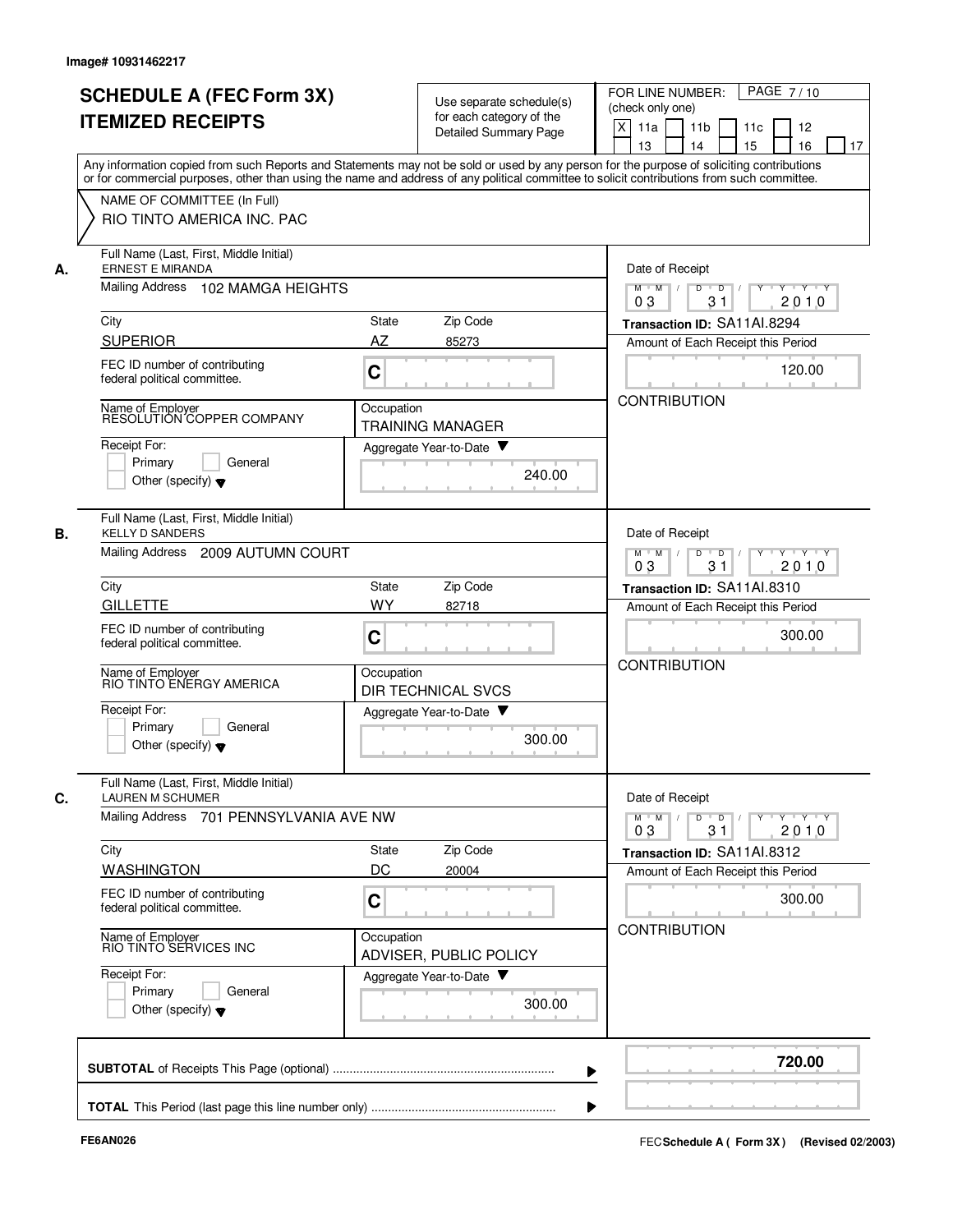|                                                                                                         | <b>SCHEDULE A (FEC Form 3X)</b><br><b>ITEMIZED RECEIPTS</b><br>Any information copied from such Reports and Statements may not be sold or used by any person for the purpose of soliciting contributions<br>or for commercial purposes, other than using the name and address of any political committee to solicit contributions from such committee. |                                | Use separate schedule(s)<br>for each category of the<br><b>Detailed Summary Page</b> |                                                                                                                                          | FOR LINE NUMBER:<br>PAGE 8/10<br>(check only one)<br>$\pmb{\times}$<br>11a<br>11 <sub>b</sub><br>11c<br>12<br>14<br>13<br>15<br>16<br>17 |  |  |  |  |  |  |
|---------------------------------------------------------------------------------------------------------|--------------------------------------------------------------------------------------------------------------------------------------------------------------------------------------------------------------------------------------------------------------------------------------------------------------------------------------------------------|--------------------------------|--------------------------------------------------------------------------------------|------------------------------------------------------------------------------------------------------------------------------------------|------------------------------------------------------------------------------------------------------------------------------------------|--|--|--|--|--|--|
|                                                                                                         | NAME OF COMMITTEE (In Full)<br>RIO TINTO AMERICA INC. PAC                                                                                                                                                                                                                                                                                              |                                |                                                                                      |                                                                                                                                          |                                                                                                                                          |  |  |  |  |  |  |
| Full Name (Last, First, Middle Initial)<br><b>MARCELLE F SHOOP</b><br>А.<br>Mailing Address PO BOX 4124 |                                                                                                                                                                                                                                                                                                                                                        |                                |                                                                                      |                                                                                                                                          | Date of Receipt<br>Y Y Y Y<br>$M$ $M$<br>D<br>$\overline{D}$<br>31<br>2010<br>03                                                         |  |  |  |  |  |  |
|                                                                                                         | City<br><b>PARK CITY</b><br>FEC ID number of contributing<br>federal political committee.                                                                                                                                                                                                                                                              | State<br>UT<br>C               | Zip Code<br>84060                                                                    |                                                                                                                                          | Transaction ID: SA11AI.8313<br>Amount of Each Receipt this Period<br>360.00                                                              |  |  |  |  |  |  |
|                                                                                                         | Name of Employer<br>RIO TINTO SERVICES INC<br>Receipt For:<br>Primary<br>General                                                                                                                                                                                                                                                                       | Occupation                     | <b>DIR ENV PARTNERSHIPS</b><br>Aggregate Year-to-Date                                | 360.00                                                                                                                                   | <b>CONTRIBUTION</b>                                                                                                                      |  |  |  |  |  |  |
| В.                                                                                                      | Other (specify) $\blacktriangledown$<br>Full Name (Last, First, Middle Initial)<br>DON W WHYTE<br>Mailing Address 5295 S 300 W, STE 475                                                                                                                                                                                                                |                                |                                                                                      | Date of Receipt<br>$\mathsf{D}$<br>$\blacksquare$ D $\blacksquare$ /<br>$Y$ <sup>U</sup><br>$Y - Y - Y$<br>$M$ $M$ /<br>2010<br>31<br>03 |                                                                                                                                          |  |  |  |  |  |  |
|                                                                                                         | City<br><b>MURRAY</b><br>FEC ID number of contributing<br>federal political committee.                                                                                                                                                                                                                                                                 | State<br>UT<br>$\mathbf C$     | Zip Code<br>84107                                                                    |                                                                                                                                          | Transaction ID: SA11AI.8326<br>Amount of Each Receipt this Period<br>300.00                                                              |  |  |  |  |  |  |
|                                                                                                         | Name of Employer<br>KENNECOTT LAND<br>Receipt For:                                                                                                                                                                                                                                                                                                     | Occupation<br><b>PRESIDENT</b> |                                                                                      |                                                                                                                                          | <b>CONTRIBUTION</b>                                                                                                                      |  |  |  |  |  |  |
|                                                                                                         | Primary<br>General<br>Other (specify) $\blacktriangledown$                                                                                                                                                                                                                                                                                             |                                | Aggregate Year-to-Date                                                               | 300.00                                                                                                                                   |                                                                                                                                          |  |  |  |  |  |  |

|  | 660.00  |
|--|---------|
|  | 2820.00 |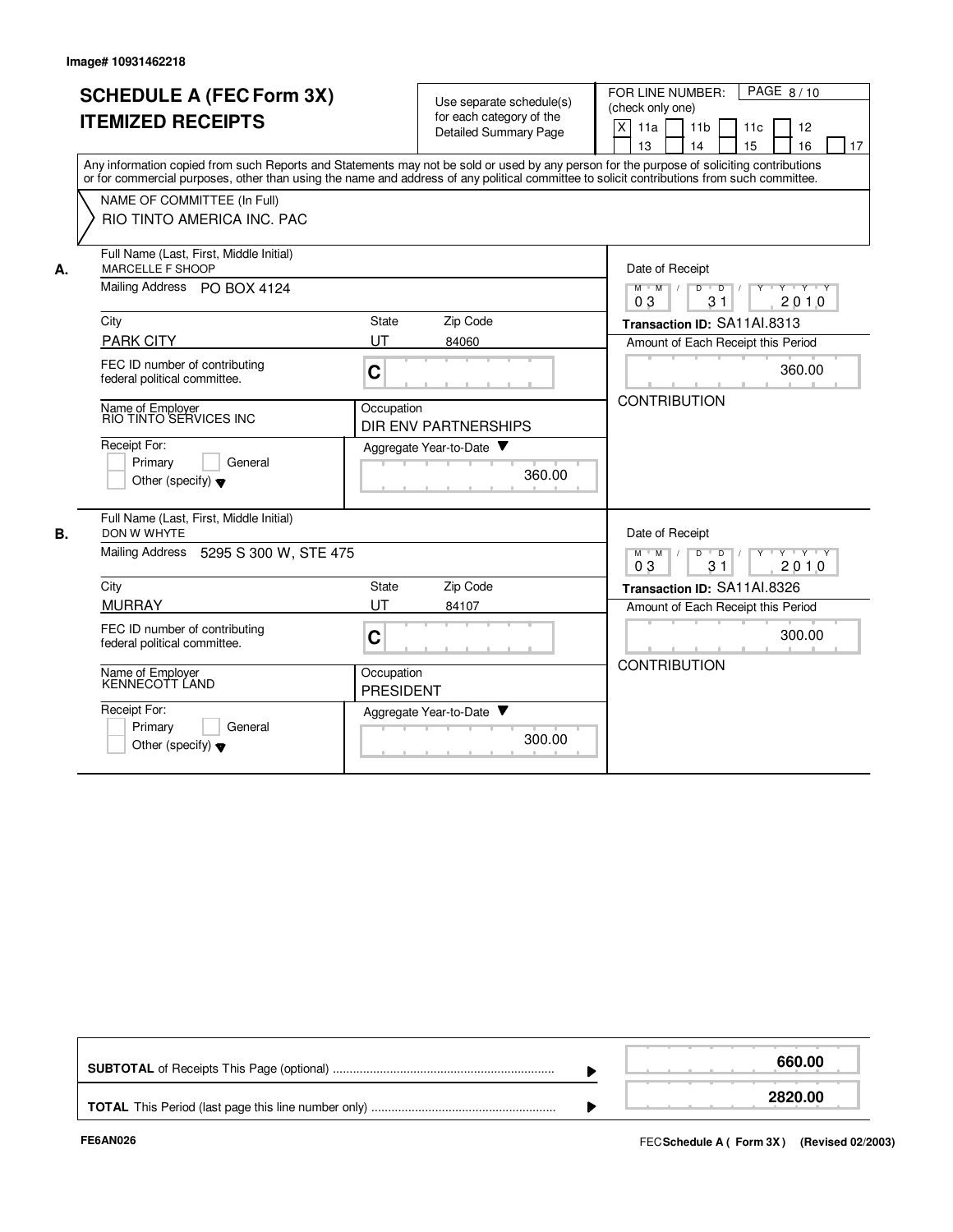|                          | <b>SCHEDULE B (FEC Form 3X)</b><br><b>ITEMIZED DISBURSEMENTS</b> |                                                                                                                                                                                                                                                                                        |  | Use separate schedule(s)<br>for each category of the                     |                              |  |                   |   | FOR LINE NUMBER:<br>PAGE 9/10<br>(check only one) |   |            |                       |                 |                                         |  |          |                       |
|--------------------------|------------------------------------------------------------------|----------------------------------------------------------------------------------------------------------------------------------------------------------------------------------------------------------------------------------------------------------------------------------------|--|--------------------------------------------------------------------------|------------------------------|--|-------------------|---|---------------------------------------------------|---|------------|-----------------------|-----------------|-----------------------------------------|--|----------|-----------------------|
|                          |                                                                  |                                                                                                                                                                                                                                                                                        |  |                                                                          | <b>Detailed Summary Page</b> |  | 21b<br>27         |   | 22<br>28a                                         |   |            | 23<br>28 <sub>b</sub> |                 | 24<br>28 <sub>c</sub>                   |  | 25<br>29 | 26<br>30 <sub>b</sub> |
|                          |                                                                  | Any Information copied from such Reports and Statements may not be sold or used by any person for the purpose of soliciting contributions<br>or for commercial purposes, other than using the name and address of any political committee to solicit contributions from such committee |  |                                                                          |                              |  |                   |   |                                                   |   |            |                       |                 |                                         |  |          |                       |
|                          |                                                                  | NAME OF COMMITTEE (In Full)<br>RIO TINTO AMERICA INC. PAC                                                                                                                                                                                                                              |  |                                                                          |                              |  |                   |   |                                                   |   |            |                       |                 |                                         |  |          |                       |
|                          |                                                                  | Full Name (Last, First, Middle Initial)<br>SHELLEY MOORE CAPITO                                                                                                                                                                                                                        |  |                                                                          |                              |  |                   |   | Date of Disbursement                              |   |            |                       |                 | Transaction ID: SB23.8225               |  |          |                       |
|                          | <b>Mailing Address</b>                                           | 2 Comstock Place                                                                                                                                                                                                                                                                       |  |                                                                          |                              |  |                   |   | M<br>02                                           | M | $\sqrt{ }$ | $\overline{D}$        | 19              |                                         |  | $2010^y$ |                       |
| City                     | Charleston                                                       |                                                                                                                                                                                                                                                                                        |  | <b>State</b><br><b>WV</b>                                                | Zip Code<br>25314            |  |                   |   |                                                   |   |            |                       |                 | Amount of Each Disbursement this Period |  |          |                       |
|                          | Purpose of Disbursement<br><b>CONTRIBUTION</b>                   |                                                                                                                                                                                                                                                                                        |  |                                                                          |                              |  | 012               |   |                                                   |   |            |                       |                 |                                         |  | 1000.00  |                       |
|                          | <b>Candidate Name</b><br><b>CAPITO FOR CONGRESS</b>              |                                                                                                                                                                                                                                                                                        |  |                                                                          |                              |  | Category/<br>Type |   |                                                   |   |            |                       |                 |                                         |  |          |                       |
|                          | Office Sought:                                                   | $x$ House<br>Senate<br>President                                                                                                                                                                                                                                                       |  | Disbursement For:<br>$X$ Primary<br>Other (specify) $\blacktriangledown$ | 2010<br>General              |  |                   |   |                                                   |   |            |                       |                 |                                         |  |          |                       |
|                          | State: WV                                                        | District:<br>Full Name (Last, First, Middle Initial)                                                                                                                                                                                                                                   |  |                                                                          |                              |  |                   |   |                                                   |   |            |                       |                 | Transaction ID: SB23.8228               |  |          |                       |
|                          | <b>HARRY REID</b>                                                |                                                                                                                                                                                                                                                                                        |  |                                                                          |                              |  |                   |   | Date of Disbursement                              | M |            | D                     |                 |                                         |  |          |                       |
|                          | <b>Mailing Address</b>                                           | PO BOX 19163                                                                                                                                                                                                                                                                           |  |                                                                          |                              |  |                   |   | $0^{\degree}3$                                    |   |            |                       | $2\overline{5}$ |                                         |  | $2010^y$ |                       |
| City                     | <b>LAS VEGAS</b>                                                 |                                                                                                                                                                                                                                                                                        |  | <b>State</b><br><b>NV</b>                                                | Zip Code<br>89132            |  |                   |   |                                                   |   |            |                       |                 | Amount of Each Disbursement this Period |  |          |                       |
|                          | Purpose of Disbursement<br><b>CONTRIBUTION</b>                   |                                                                                                                                                                                                                                                                                        |  |                                                                          |                              |  | 012               |   |                                                   |   |            |                       |                 |                                         |  | 2500.00  |                       |
|                          | <b>Candidate Name</b>                                            | <b>FRIENDS FOR HARRY REID</b>                                                                                                                                                                                                                                                          |  |                                                                          |                              |  | Category/<br>Type |   |                                                   |   |            |                       |                 |                                         |  |          |                       |
|                          | Office Sought:                                                   | House<br>$x$ Senate<br>President                                                                                                                                                                                                                                                       |  | Disbursement For:<br>$X$ Primary<br>Other (specify) $\blacktriangledown$ | 2010<br>General              |  |                   |   |                                                   |   |            |                       |                 |                                         |  |          |                       |
|                          | State: NV                                                        | District: 00                                                                                                                                                                                                                                                                           |  |                                                                          |                              |  |                   |   |                                                   |   |            |                       |                 |                                         |  |          |                       |
|                          | <b>HARRY REID</b>                                                | Full Name (Last, First, Middle Initial)                                                                                                                                                                                                                                                |  |                                                                          |                              |  |                   |   | Date of Disbursement<br>M.                        | M |            | D                     |                 | Transaction ID: SB23.8233               |  |          |                       |
|                          | <b>Mailing Address</b>                                           | PO BOX 19163                                                                                                                                                                                                                                                                           |  |                                                                          |                              |  |                   |   | $0^{\degree}3$                                    |   |            |                       | $3^{\circ}$     |                                         |  | $2010^y$ |                       |
| City                     | <b>LAS VEGAS</b>                                                 |                                                                                                                                                                                                                                                                                        |  | State<br><b>NV</b>                                                       | Zip Code<br>89132            |  |                   |   |                                                   |   |            |                       |                 | Amount of Each Disbursement this Period |  |          |                       |
|                          | Purpose of Disbursement<br><b>CONTRIBUTION</b>                   |                                                                                                                                                                                                                                                                                        |  |                                                                          |                              |  | 012               |   |                                                   |   |            |                       |                 |                                         |  | 500.00   |                       |
|                          | <b>Candidate Name</b>                                            | <b>FRIENDS FOR HARRY REID</b>                                                                                                                                                                                                                                                          |  |                                                                          |                              |  | Category/<br>Type |   |                                                   |   |            |                       |                 |                                         |  |          |                       |
|                          | Office Sought:                                                   | House<br>Senate<br>X<br>President                                                                                                                                                                                                                                                      |  | Disbursement For:<br>$X$ Primary<br>Other (specify) $\blacktriangledown$ | 2010<br>General              |  |                   |   |                                                   |   |            |                       |                 |                                         |  |          |                       |
|                          | State: NV                                                        | District: 00                                                                                                                                                                                                                                                                           |  |                                                                          |                              |  |                   |   |                                                   |   |            |                       |                 |                                         |  |          |                       |
|                          |                                                                  |                                                                                                                                                                                                                                                                                        |  |                                                                          |                              |  |                   | ▶ |                                                   |   |            |                       |                 |                                         |  | 4000.00  |                       |
|                          |                                                                  |                                                                                                                                                                                                                                                                                        |  |                                                                          |                              |  |                   |   |                                                   |   |            |                       |                 |                                         |  |          |                       |
| $\overline{\phantom{a}}$ |                                                                  |                                                                                                                                                                                                                                                                                        |  |                                                                          |                              |  |                   |   |                                                   |   |            |                       |                 |                                         |  |          |                       |

FEC **Schedule B ( ) Form 3X FE6AN026 (Revised 02/2003)**